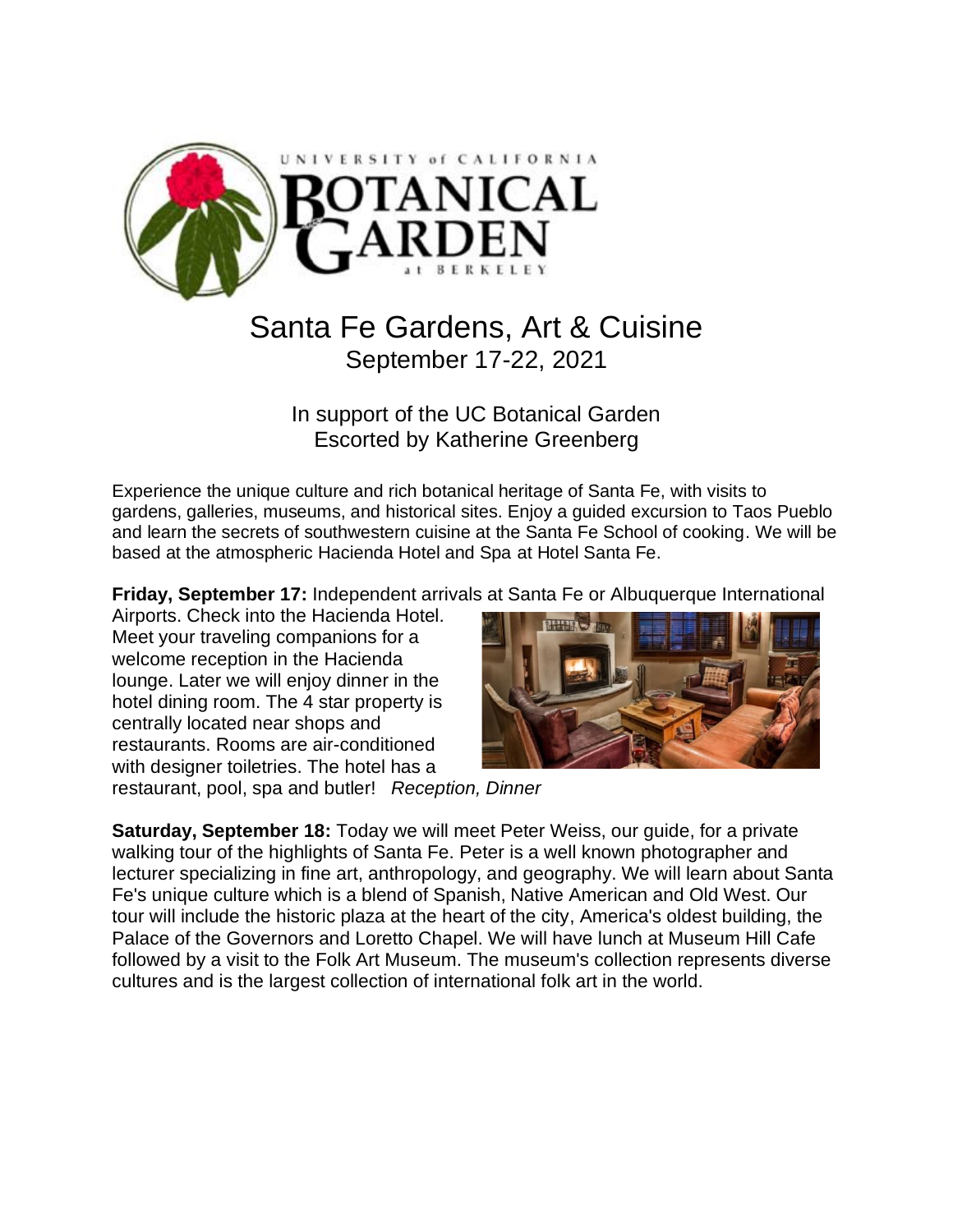

Just below the museum is the Santa Fe Botanical Garden where we will enjoy a docent led tour. The small Garden celebrates, cultivates and conserves the rich botanical heritage and biodiversity of the region. The garden began as a vision of a small group of local gardeners, botanists and environmentally oriented citizens. Landscape architect W. Gary Smith was hired to create a master plan. The Garden is small, but the plants have grown into a colorful, mature garden. *Breakfast, Lunch*





**Sunday, September 19:** This morning as guests of the Santa Fe Garden Club we will visit three or four private gardens. We'll walk down meandering paths, discover secret garden rooms, and enjoy views of the Sangre de Cristo Mountains. Late this afternoon we will enjoy a cooking class and dinner at the *Santa Fe School of Cooking* recommended by Martha Stewart. *Breakfast, Dinner*





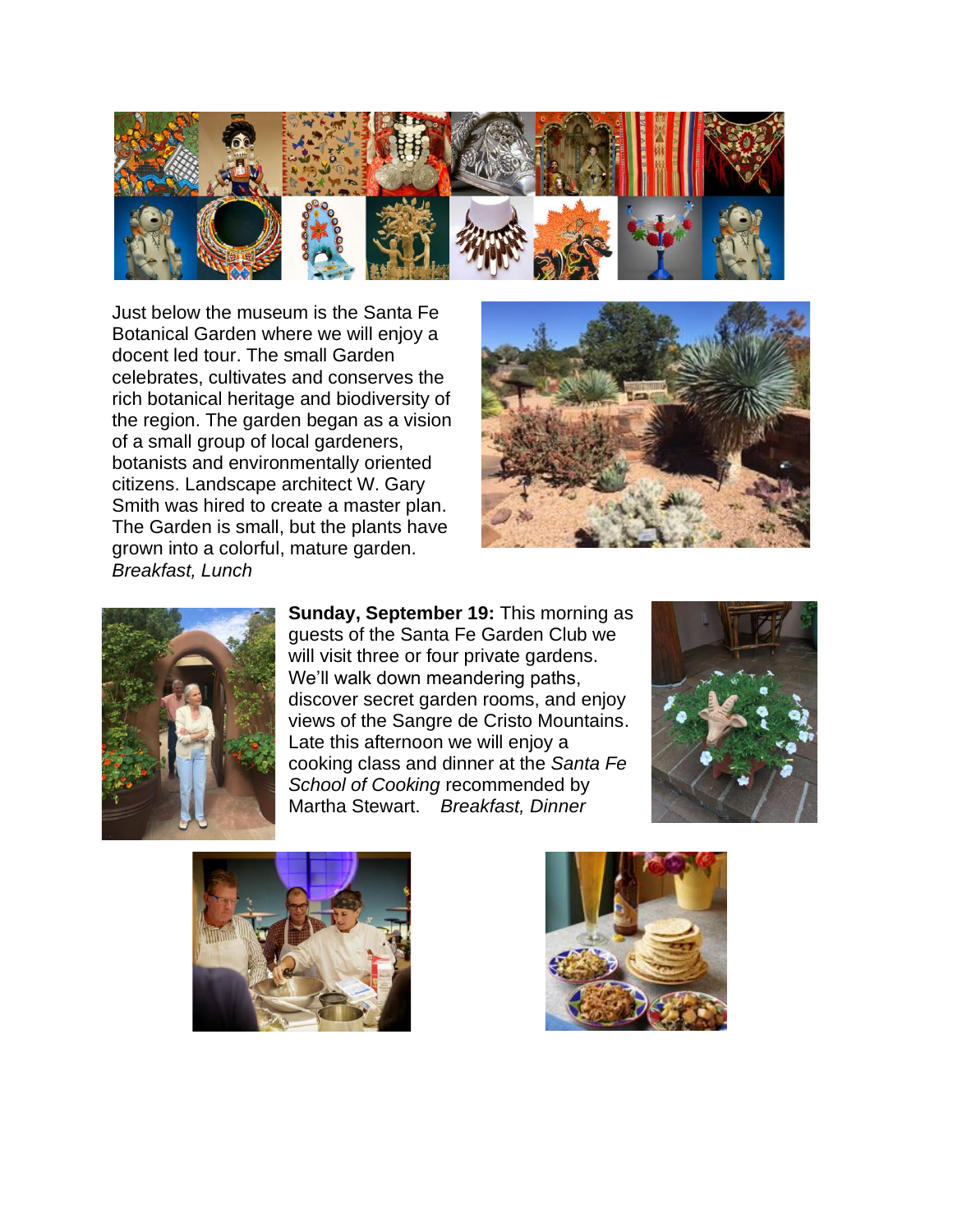**Monday, September 20:** Today we join Peter for a full day tour to Taos. Our first stop is Chimayo with its legendary Santuario de Chimayo, local crafts and chiles. If opening

hours permit, we'll continue with a guided excursion to Taos Pueblo, a UNESCO World Heritage Site, revealing a way of life unchanged for ten centuries. While in Taos we'll visit the Mabel Dodge Luhan House, long the center of Taos arts and education, considered the artistic salon of the Southwest. We will lunch at one of Taos's best loved restaurants. Later we'll have free time to check out the galleries, boutiques or a museum. Taos is famous for traditional Native American



crafts, silver, tin, leather goods and ceramics. *Breakfast, Lunch.*

**Tuesday, September 21:** After breakfast we will tour the small Georgia O'Keeffe Museum. The Museum offers insight into the artist's paintings, her creative process and the light and landscape that inspired her. One of the most significant artists of the 20th century, Georgia O'Keeffe (1887-1986) was devoted to creating imagery that expressed what she called "the wideness and wonder of the world as I live in it." O'Keeffe's images—instantly recognizable as her own —include abstractions, large-scale depictions of flowers, leaves, rocks, shells, bones and other natural forms.



This afternoon will will explore some of the art galleries on Canyon Road. Later we have been invited to Jill Wilson's home for a cocktail party. Jill is an artist and Advisory Board member of UC Botanic Garden. Tonight we gather for a festive farewell dinner with new friends in one of Santa Fe's top restaurants, SantaCafé. *Breakfast, Dinner*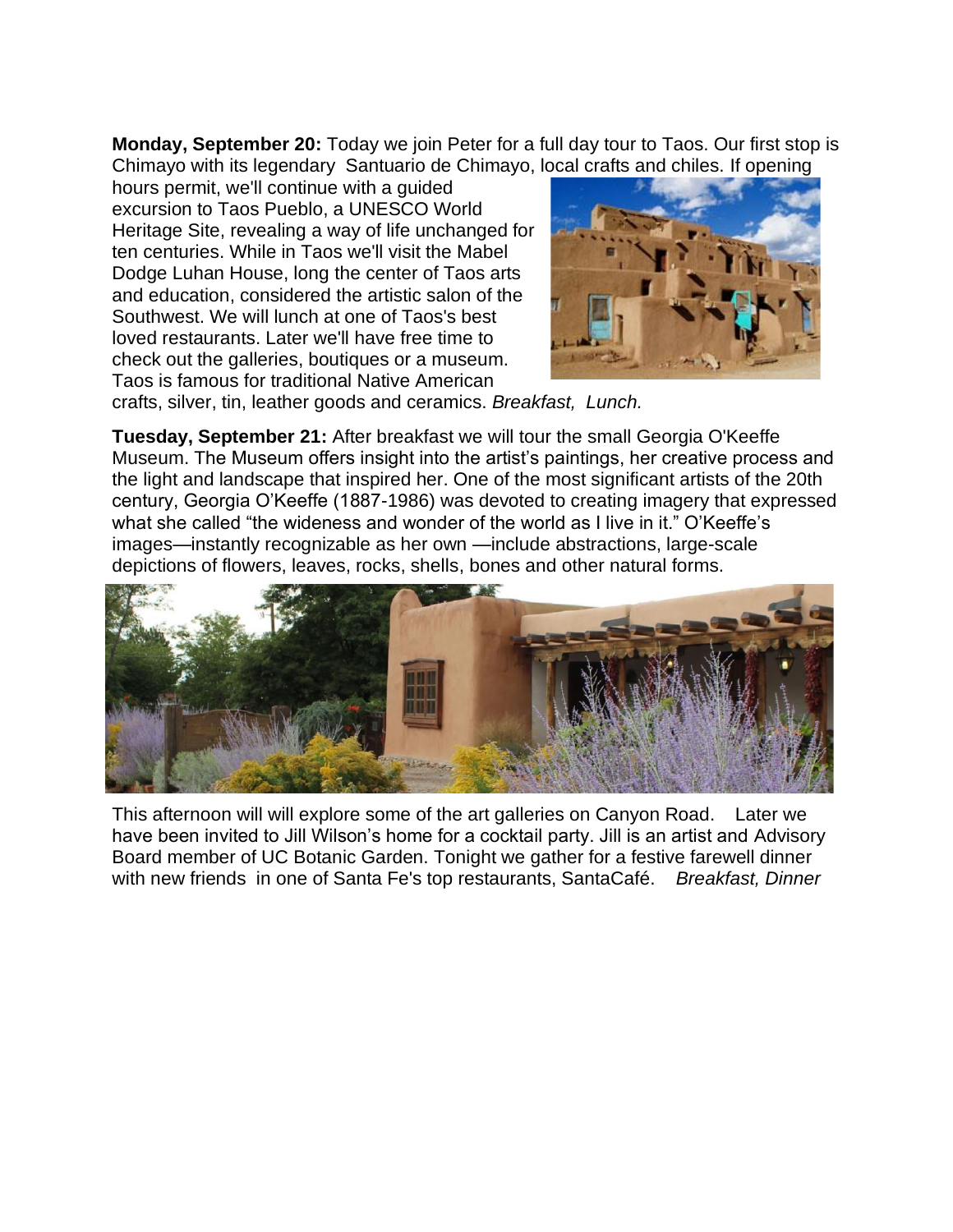**Wednesday, September 22:** Following breakfast at the hotel, time to say good bye to Santa Fe. Independent returns. *Breakfast*

#### **TOUR LAND COST PER GUEST BASED ON DOUBLE OCCUPANCY:**

Based on a minimum of 16 guests: \$2698.00 per person for members of UCBG, \$2798.00 for non-members\* Single Supplement is \$798.

\*Membership starts at just \$60, so if you are not a member, we strongly encourage you to join before you register for the tour

as you can then receive the member price. You can join online here <https://botanicalgarden.berkeley.edu/join>



### COST INCLUDES:

- 5 night's accommodation at the Hacienda Hotel & Spa
- Hotel taxes and service charges
- 5 breakfasts, 2 lunches, 3 dinners, nightly wine & hor d'oeuvre reception
- Motor coach transportation as specified in itinerary
- Top local quide where mentioned in the itinerary
- All sightseeing and entrances as per the itinerary
- Escorted by Katherine Greenberg, Advisory Board member
- Donation of \$300 to UCBG
- **Gratuity for our driver**

# COSTS DO NOT INCLUDE:

- Airfare
- Travel insurance
- Tips to your local guide

HOTELS ---Our hotel is the Hacienda Hotel & Spa. The property is located in a prime location, near the vibrant Railyard District with museums, galleries, shops and restaurants outside our door. Amenities include a bar, restaurant, fitness center, pool and spa. We'll have a special lounge offering wine, cheese and snacks nightly.There is a complimentary shuttle service to downtown Santa Fe and our own butler! We suggest adding a day before or after the tour to visit local museums and sample the shopping.